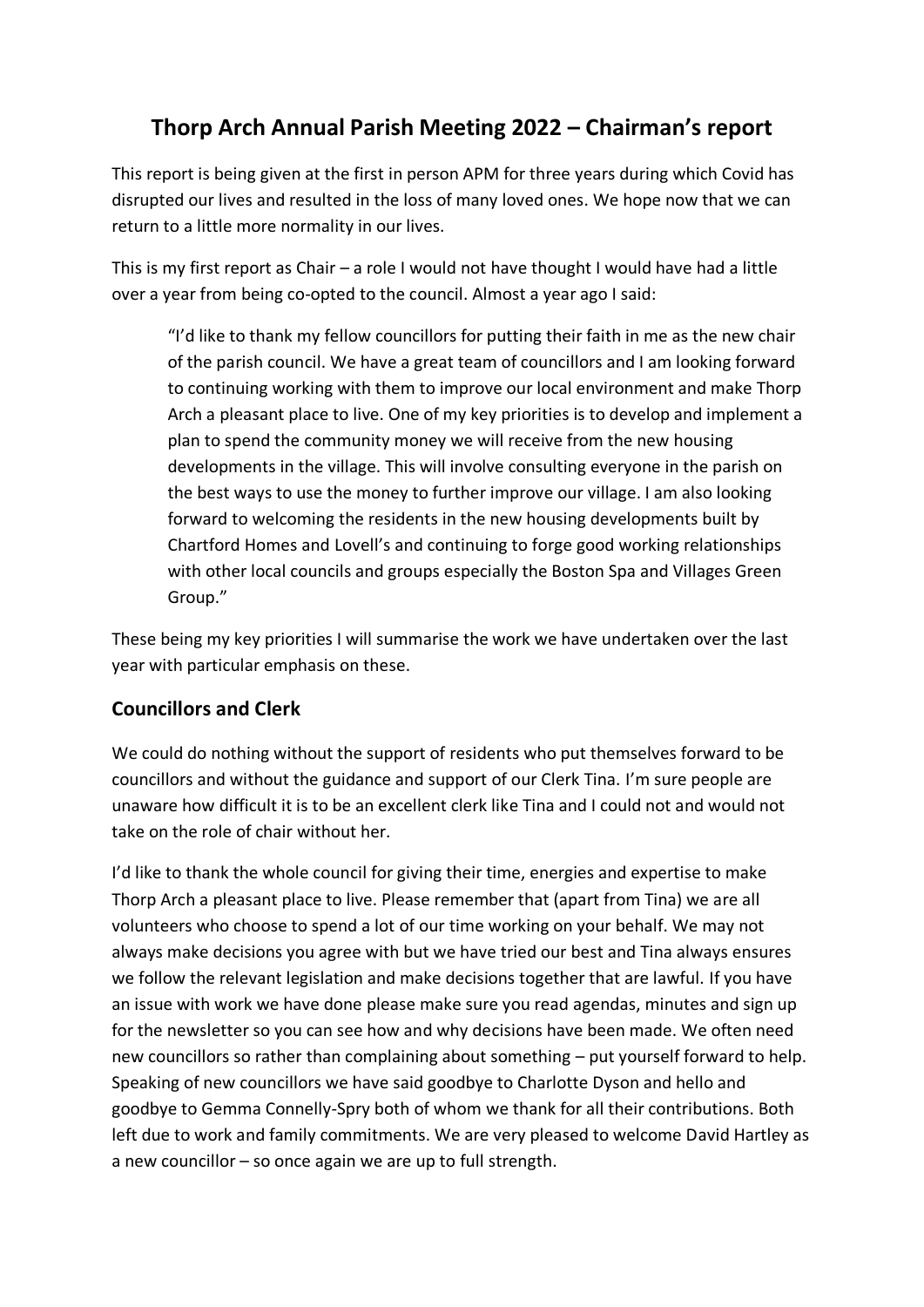# **Meetings**

For almost the last year we have had to meet in person as the legislation allowing remote meetings was scrapped. This presents difficulties when some of the councillors have been shielding and are vulnerable. But we have managed to keep meeting with the use of lateral flow tests and masks and thank the church for making the building available to us.

# **Community Infrastructure Levy (CIL) survey**

The council would like to thank the members of the CIL sub-group who worked extremely hard to look at potential projects from the Neighbourhood Plan and from suggestions from residents. We could only include projects which we believed were feasible and could be approximately costed. The production of the survey, posters and delivery of leaflets to all households is down to their commitment and the skills of Amy Surtees with her brilliant survey and leaflet design. We also wish to thank the 143 residents who filled out the survey which represents a 22% return which is fantastic.

We had many suggestions from residents but we are often constrained by legislation and/or Leeds City Council (LCC) as to what can actually be achieved. With this in mind a summary of suggestions and possible (or otherwise) solutions will be prepared.

The results of the survey will be reported on later in the meeting and a full report is available on our website. A summary leaflet will be delivered to all residents shortly.

# **Highways and Speeding**

This is the issue we have the most complaints about. Unfortunately we are limited by what Leeds City Council will do about the issues and their responsiveness. Any measures have to show proven accident reduction and if there are no accidents then measures will not be considered. Physical measures such as speed bumps and chicanes will also not be considered by LCC, but we are hoping to have some "softer" measures such as road markings and different coloured road surfaces. David Hartley already has a keen interest in road safety and will be working hard to implement those measures that LCC will allow.

We have two speed indicator devices (financed by the parish council) one located on Church Causeway and the other on Walton Rd. The speed indicator device data is downloaded every 2 months. Date shows over 70% of vehicles exceed the 20 limit on Church Causeway and around 45% exceed the 30 limit on Walton Rd. This data is regularly passed to the police. The device on Church Causeway is going to be relocated to register speeds coming into the village as we feel this is more relevant. We will also be looking to monitor speeds ourselves and passing breaches to the police.

We also have had many complaints about construction traffic to the Lovell's site. Whilst there is an agreed construction traffic route and we report any breaches of this to Lovell's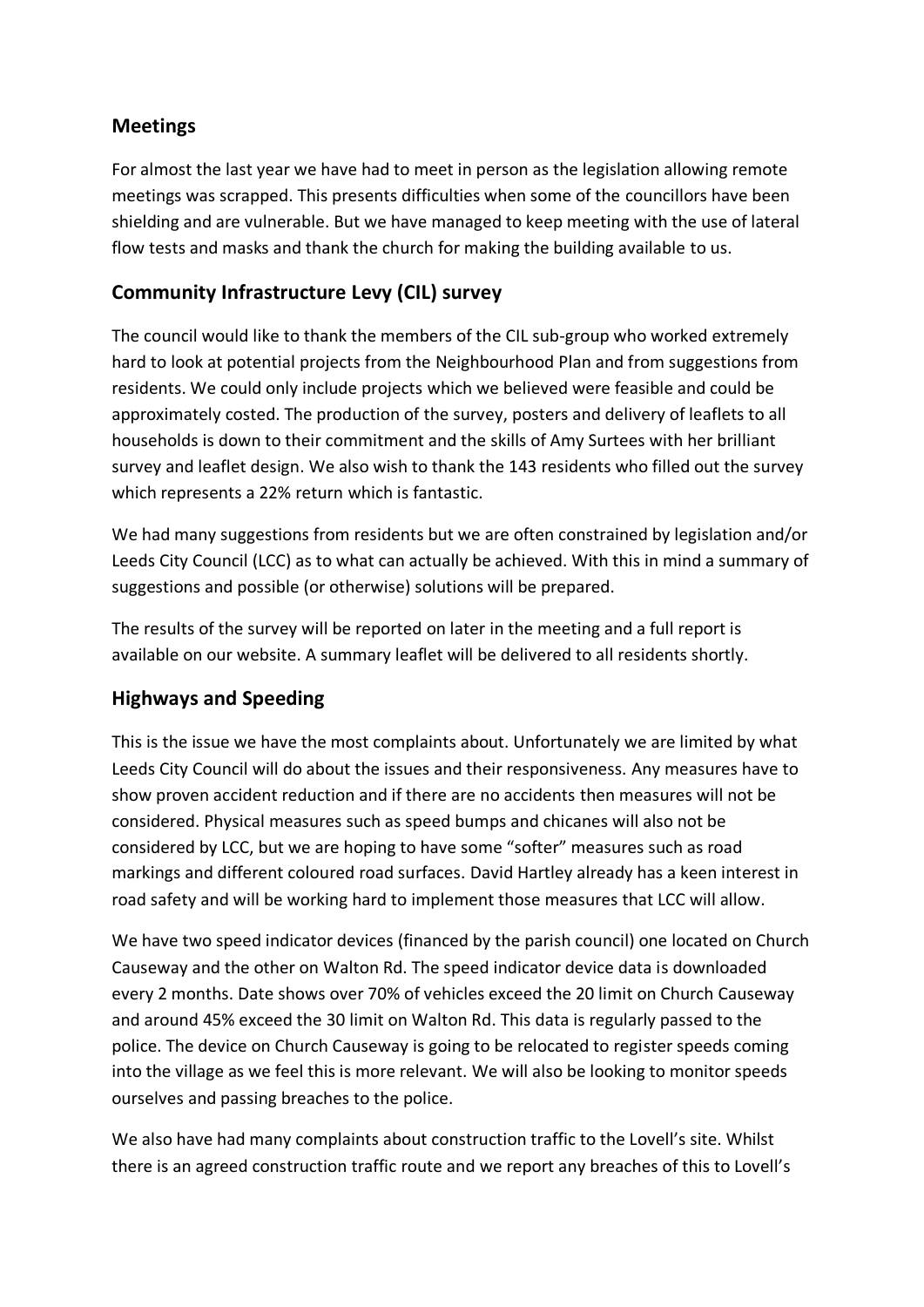we are limited in what else we can do. Please continue to bring these matters to our attention.

Examples of how you can help:

- Limit your speed when driving through our village.
- If you witness any HGVs crossing the bridge take photos and report online the link for this is on the council website.
- Volunteer to join our speed monitoring group where we will periodically measure speeds and pass information to the police. There is a sign-up sheet here tonight.

### **Planning**

We continue to look at all local planning applications and whilst we may not like some of these we always try to hold LCC to account in planning terms. We follow closely the guidance laid out in the Neighbourhood Plan when looking at local planning applications and making decisions on them.

The land outside Leeds United at Thorp Arch Grange was the subject of an adverse possession attempt but this unauthorised action was quashed and the land is now available for all to enjoy.

#### **New residents**

We have welcomed new residents into the Chartford Homes development and residents are starting to move into the Lovell's development. Councillor Ian Grainger has taken charge of delivering a leaflet to all new residents and welcoming them to our village. We have met some lovely new people who are keen to get involved in village life.

#### **Green matters**

We continue to work closely with the Boston Spa and villages Green Group and thank Penny Stables for her continued efforts in all local villages. We also thank the Village Society for arranging litter picks and to those residents who litter pick on a regular basis. The council has tabards and litter pickers that can be borrowed and we can provide bin bags that can be left by any of our village litter bins and Leeds City Council will pick them up. The City Council Neighbourhood Team thank all local residents who litter pick and help keep our local environment clean and tidy.

Ian Grainger has taken charge of increased planting in the village and has delivered excellent results. Over 1500 new daffodil bulbs were planted at the North end of the village and outside North Lodge and crocuses provided by the Rotary club were planted on the greens in the old village. We are currently working on installing hanging baskets and planters for the summer and hope everyone enjoys the floral display.